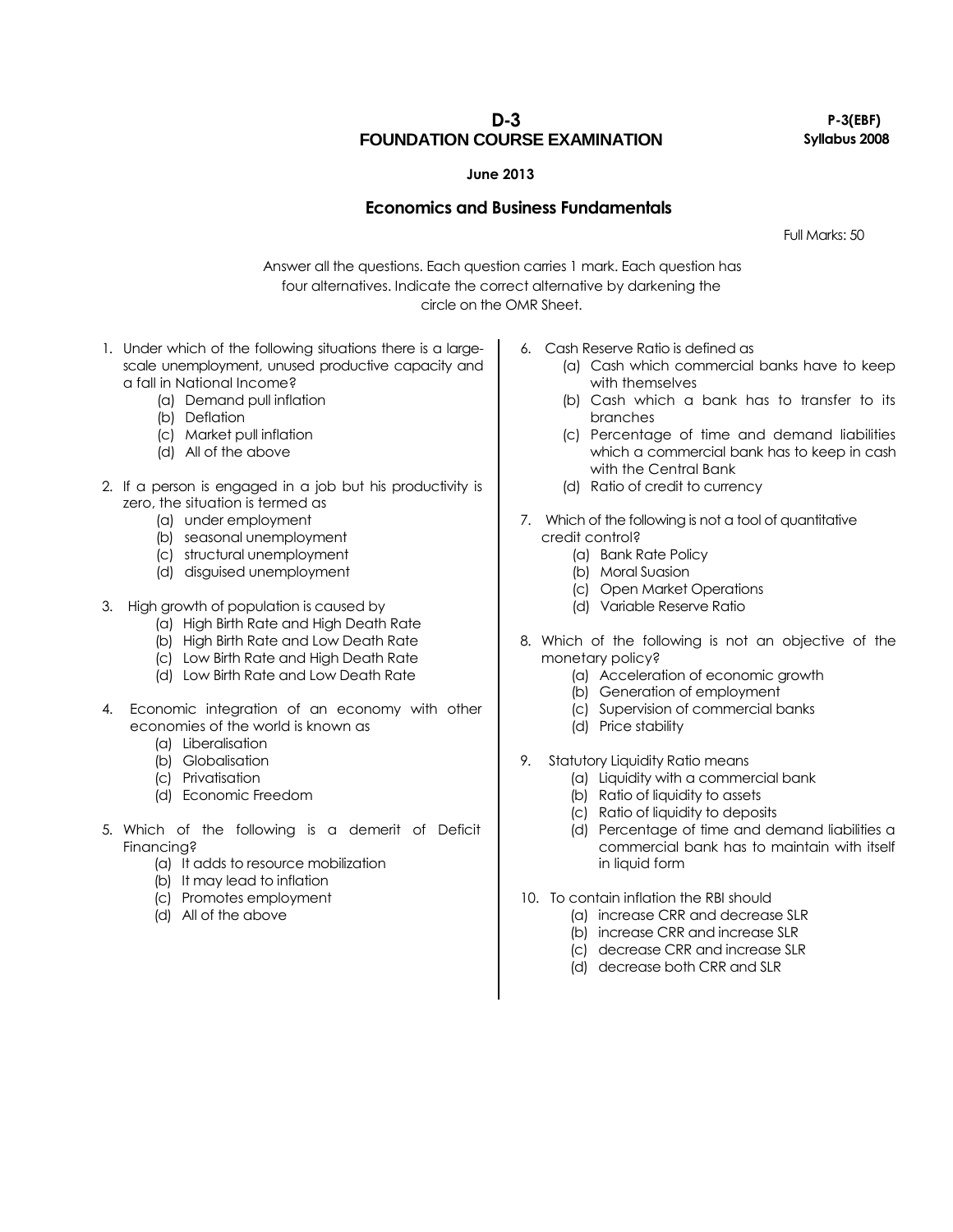- 11. During depression the RBI should
	- (a) decrease the bank rate
	- (b) sell Government securities in open market
	- (c) increase CRR
	- (d) increase margin requirements
- 12. Commercial banks were nationalized to check
	- (a) Urban-orientation
	- (b) Neglect of agriculture and small business
	- (c) Misuse of funds by directors
	- (d) All of the above
- 13. A private limited company which is subsidiary of public limited company is treated as
	- (a) Private Limited Company
	- (b) Public Limited Company
	- (c) Public Sector Company
	- (d) A Government Company
- 14. Which of the following clauses of the Memorandum of Association of a company is not alterable?
	- (a) Object clause
	- (b) Capital clause -
	- (c) Association clause
	- (d) Name clause
- 15. The marginal tax rates of a progressive tax
	- (a) rise with income
	- (b) do not change with income
	- (c) fall with income
	- (d) first rise and then fall with income
- 16. The ability-to-pay principle is best illustrated by which of the following taxes or fees?
	- (a) An automobile registration fee based on the weight of the car
	- (b) An automobile registration fee based on the value of the car
	- (c) A toll charged to drive on beaches
	- (d) The flat  $\bar{\tau}$  1000 tax imposed on everyone who works in a Metro **City**
- 17. Foreign company is
	- (a) a company incorporated outside India
	- (b) a Transnational company
	- (c) not a company in India as per the Companies Act 1956
	- (d) British company
- 18. Economists are concerned with
	- (a) explicit costs only
	- (b) implicit costs only
	- (c) both (a) and (b)
	- (d) accounting costs only
- 19. Arbitrage is the business
	- (a) of buying securities in one market and selling them in another market
	- (b) of buying securities
	- (c) of selling securities
	- (d) none of the above
- 20. Listing of securities ensures
	- (a) dissemination of information
	- (b) liquidity
	- (c) regular valuation
	- (d) all of the above
- 21. First Annual General Meeting of a company must be held within
	- (a) 18 months of commencement of business
	- (b) 18 months of incorporation
	- (c) 18 months of filing the prospectus with ROC
	- (d) 18 months of holding statutory meeting
- 22. Which of the following is not a feature of a Cooperative Society?
	- (a) The membership is open to all freely and voluntarily
	- (b) equal voting right to each member
	- (c) profit maximization
	- (d) democratic Management
- 23. Which of the following is the fastest way of communication?
	- (a) E-mail
	- (b) Fax
	- (c) SMS through cell phone
	- (d) Telegram
- 24. A minor can be admitted to the partnership firm (a) for the benefits of partnership with the consent of all the existing partners
	- (b) the firm is existing one
	- (c) both (a) and (b)
	- (d) none of the above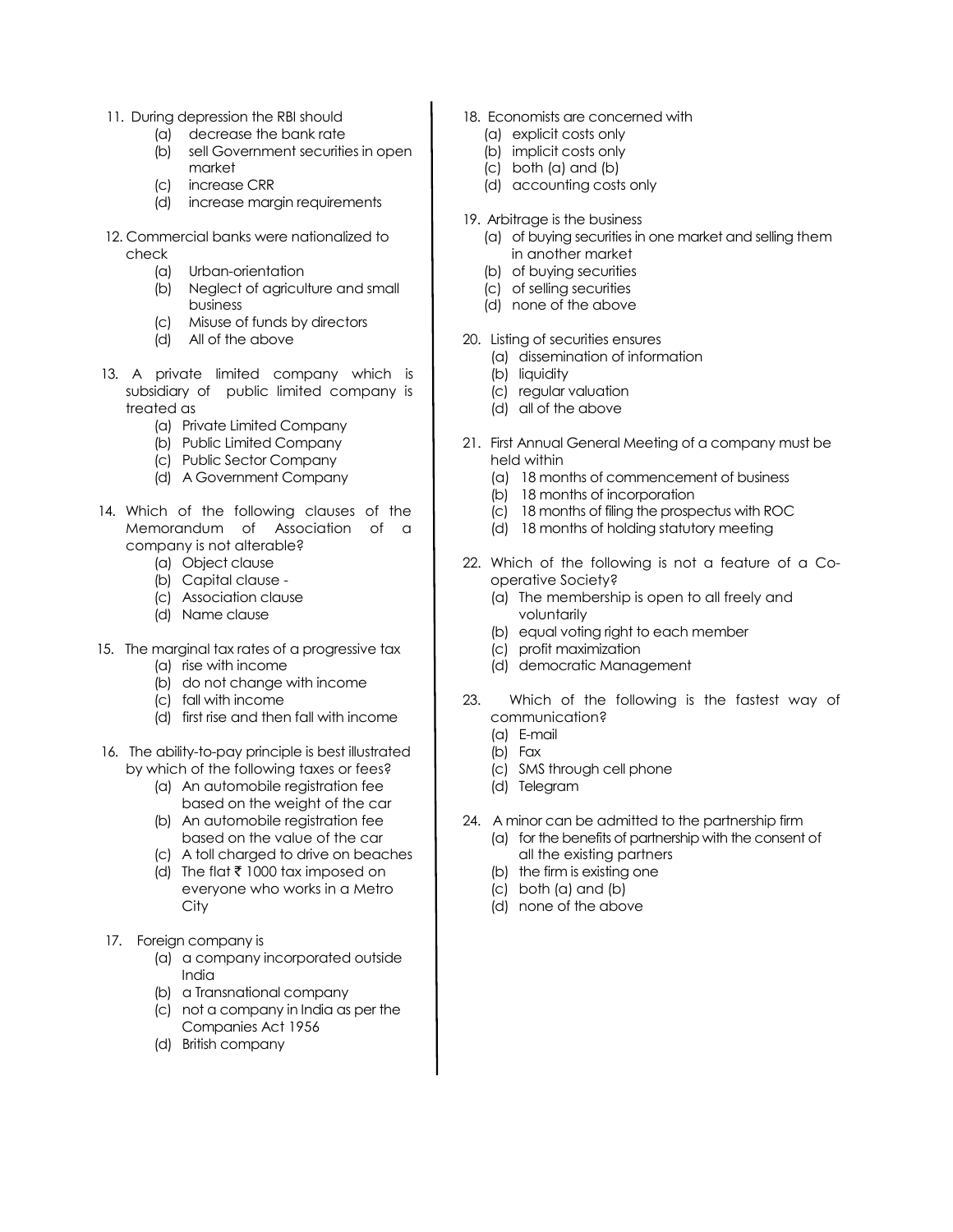- 25. In the case of a straight-line demand curve meeting the two axes, the price-elasticity of demand at the mid-point of the line would be
	- (a) 0
	- (b) 1
	- (c) 1.5
	- (d) 2
- 26. In the case of inferior goods, the income elasticity of demand is
	- (a) positive
	- (b) zero
	- (c) negative
	- (d) infinite
- 27. Elasticity of supply refers to the degree of responsiveness of supply of a goods to change in its
	- (a) demand
	- (b) price
	- (c) cost of production
	- (d) state of technology
- 28. The law of demand enumerates that
	- (a) increase in quantity demanded results in increase in price
	- (b) increase in price results in decrease in quantity demanded
	- (c) decrease in demand results in decrease in price
	- (d) both (b) and (c)
- 29. A firm's average fixed cost is  $\overline{z}$ 20 at 6 units of output. What will it be at 4 units of output?
	- $(a)$  ₹60
	- (b) ₹ 30
	- $|c|$   $\bar{z}$ 40
	- (d) ₹ 20
- 30. Which is the first order condition for the firm's profit to be maximum?
	- (a)  $AC = MR$
	- (b)  $MC = MR$
	- (c)  $MR = AR$
	- (d) AC=AR
- 31.Which of the following is not a business objective?
	- (a) organic objectives
	- (b) economic objectives
	- (c) human objectives
	- (d) philanthropic objectives
- 32. When marginal utility begins to be negative, the total utility starts to
	- (a) become zero
	- (b) become negative
	- (c) increase
	- (d) decrease
- 33. Which of the following will have a relatively flat supply curve?
	- (a) Land
	- (b) Labour
	- (c) Capital
	- (d) Raw materials

34. If the marginal propensity to save (MPS) is  $\frac{1}{4}$ <sup>1</sup> the

investment multiplier will be

- (a) 4
- 3 3
- (b) 4
- 1
- (c) 4
- (d) 4
- 35. 'Theory of Absolute Advantage' in international trade was given by
	- (a) Ricardo
	- (b) Adam Smith
	- (c) J.B.Say
	- (d) None of the above
- 36. National income does not include
	- (a) furniture
	- (b) clothes
	- (c) sugarcane
	- (d) refrigerators
- 37. The following should be deducted from GDP<sub>MP</sub> to obtain NDP<sub>MP</sub>
	- (a) Net Income from abroad
	- (b) Consumption of fixed capital
	- (c) Net indirect taxes
	- (d) Subsidies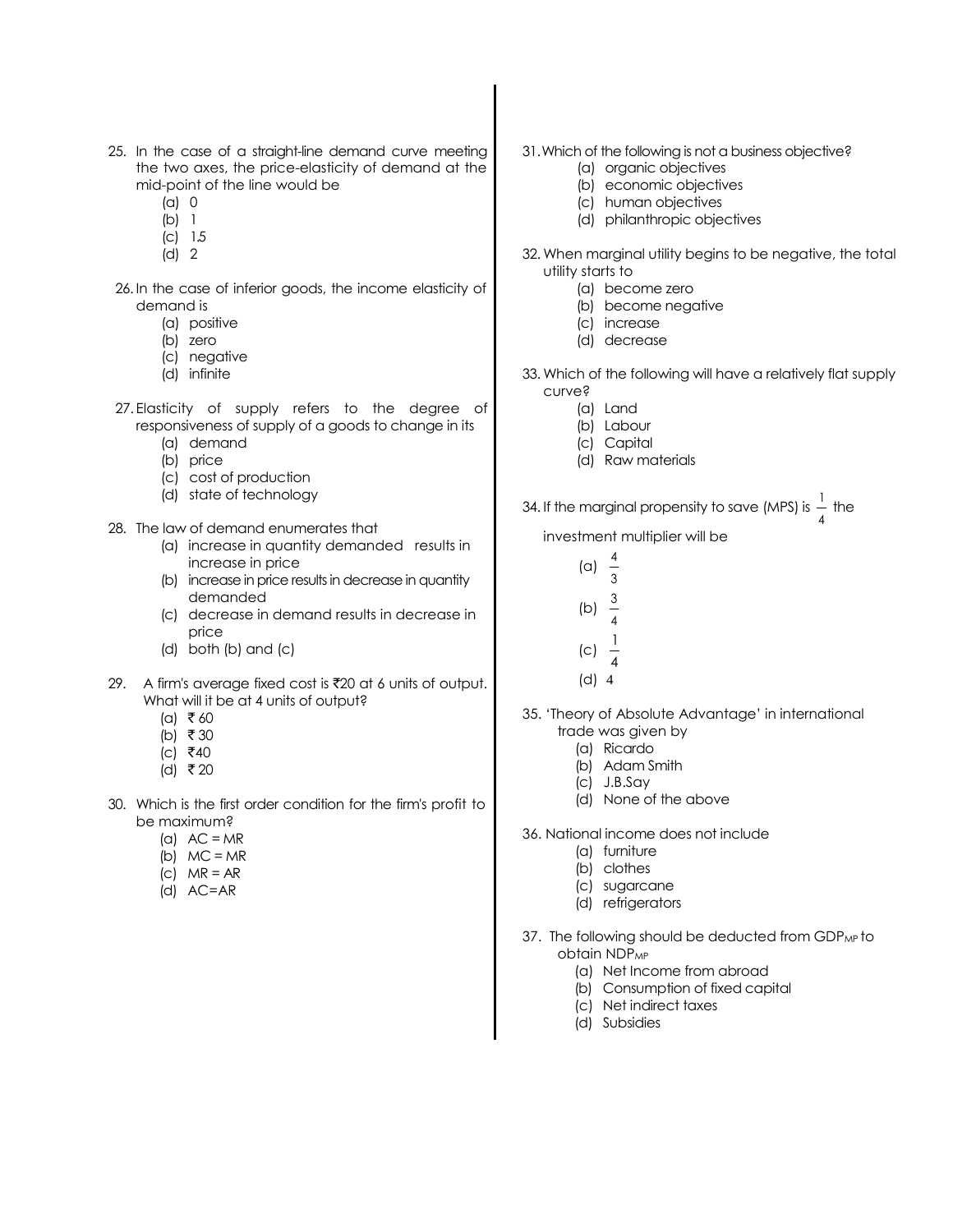- 38. Personal disposable income is obtained after deducting from personal income the
	- (a) Net factor income abroad
	- (b) Undistributed profits
	- (c) Personal taxes
	- (d) Corporation Tax
- 39. In case of substitutes the cross elasticity of demand will be
	- (a) positive
	- (b) zero
	- (c) negative
	- (d) infinite
- 40. Density of population means number of persons
	- (a) per square km
	- (b) per state
	- (c) per country
	- (d) none of the above
- 41. With reference to Business Objectives, the Key Result Area Techniques were suggested by
	- (a) Peter F. Drucker
	- (b) Henry Fayol
	- (c) F.W.Taylor
	- (d) J.M. Keynes
- 42. A proxy is
	- (a) a member's authorised agent
	- (b) a term applied to instrument appointing proxy
	- (c) both (a) and (b)
	- (d) neither (a) n or (b)
- 43. The Maximum number of partners in a partnership firm
	- is
- (a) 2
- (b) 20
- (c) 15
- (d) 50
- 44. Of the following whose scope is wider?
	- (a) Industry
	- (b) Business
	- (c) Trade
	- (d) Commerce
- 45. A member of the company is
	- (a) The Co-owner of the company
	- (b) The Co-owner of the assets of the company
	- (c) Subordinate to directors
	- (d) Employee of the company
- 46. Which one of the following is a speculator in the stock market?
	- (a) Bull
	- (b) Bear
	- (c) Lame duck
	- (d) All of the above
- 47. In which stage of demographic transition India stands?
	- (a) First Stage
	- (b) Second Stage
	- (c) Third Stage
	- (d) Fourth Stage
- 48. Cannon of convenience should be the feature of
	- (a) Taxation System
	- (b) Costing System
	- (c) Transfer Pricing
	- (d) Monetary Policy
- 49. The characteristics of a business letter should be
	- (a) clarity
	- (b) courtesy
	- (c) well planned
	- (d) all of the above
- 50. Which of the following is the true test of partnership?
	- (a) Profit/loss sharing
	- (b) Communality of interest
	- (c) Mutual agency
	- (d) All of the above